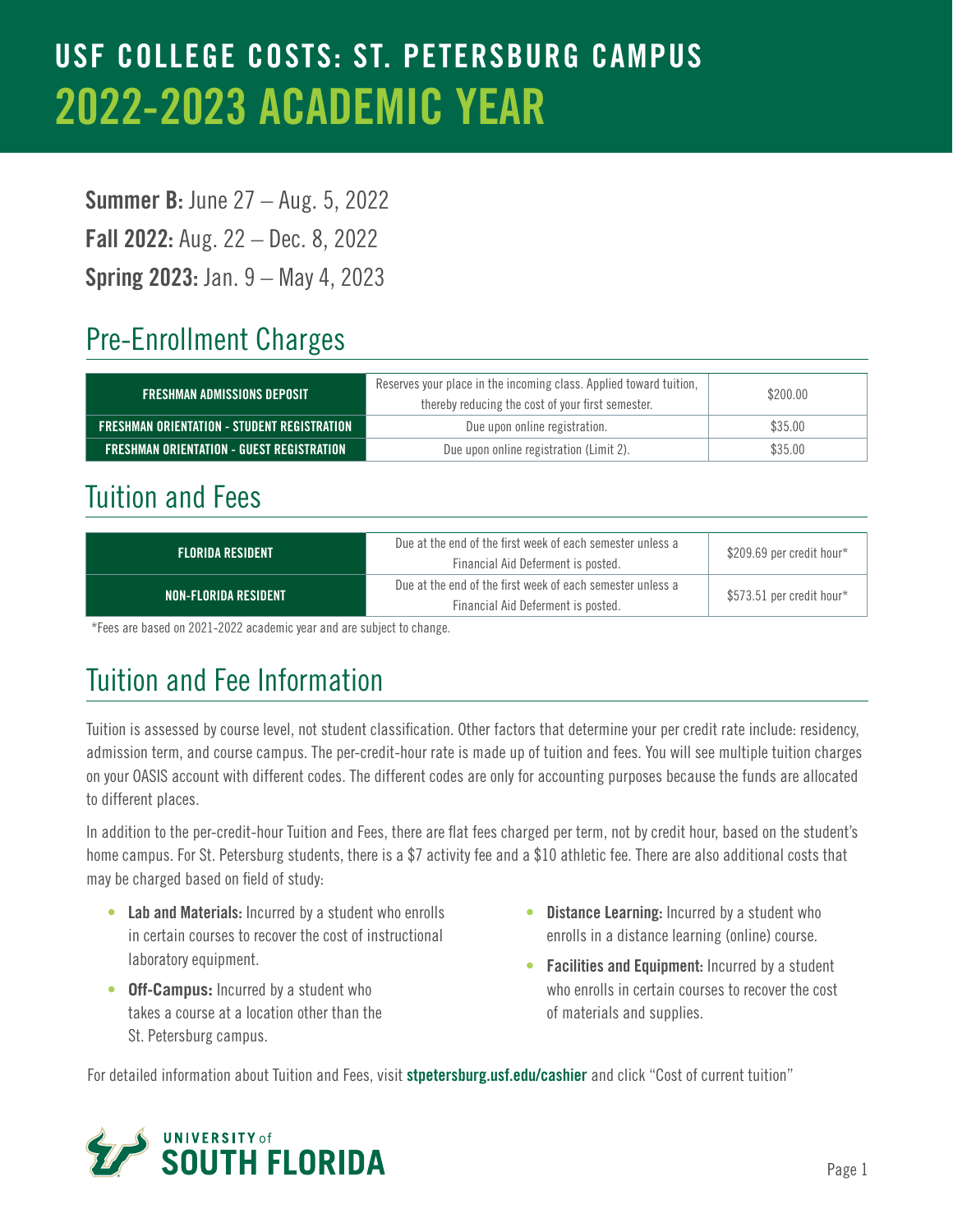#### ECheck – (recommended)

Check payments can be made in OASIS (Student Information System) by entering the routing and account number from your checking account.

• Benefits: No additional cost to pay using this method and payments post immediately.

#### Credit Card

MasterCard, American Express, and Discover credit card payments can be made in OASIS.

• A 2.5% convenience fee will be charged.

### Check/Money Order

Checks and money orders (with student ID included) and scholarship checks can be mailed to the address below. Please allow sufficient time for the checks to be received before the bill due date:

USF Student Payments PO BOX 946571 ATLANTA, GA 30394-6571

Checks and money orders can also be submitted via the drop box located on the east side entrance to Bayboro Hall or Room 132.

• Please Note: The University does not accept cash payments.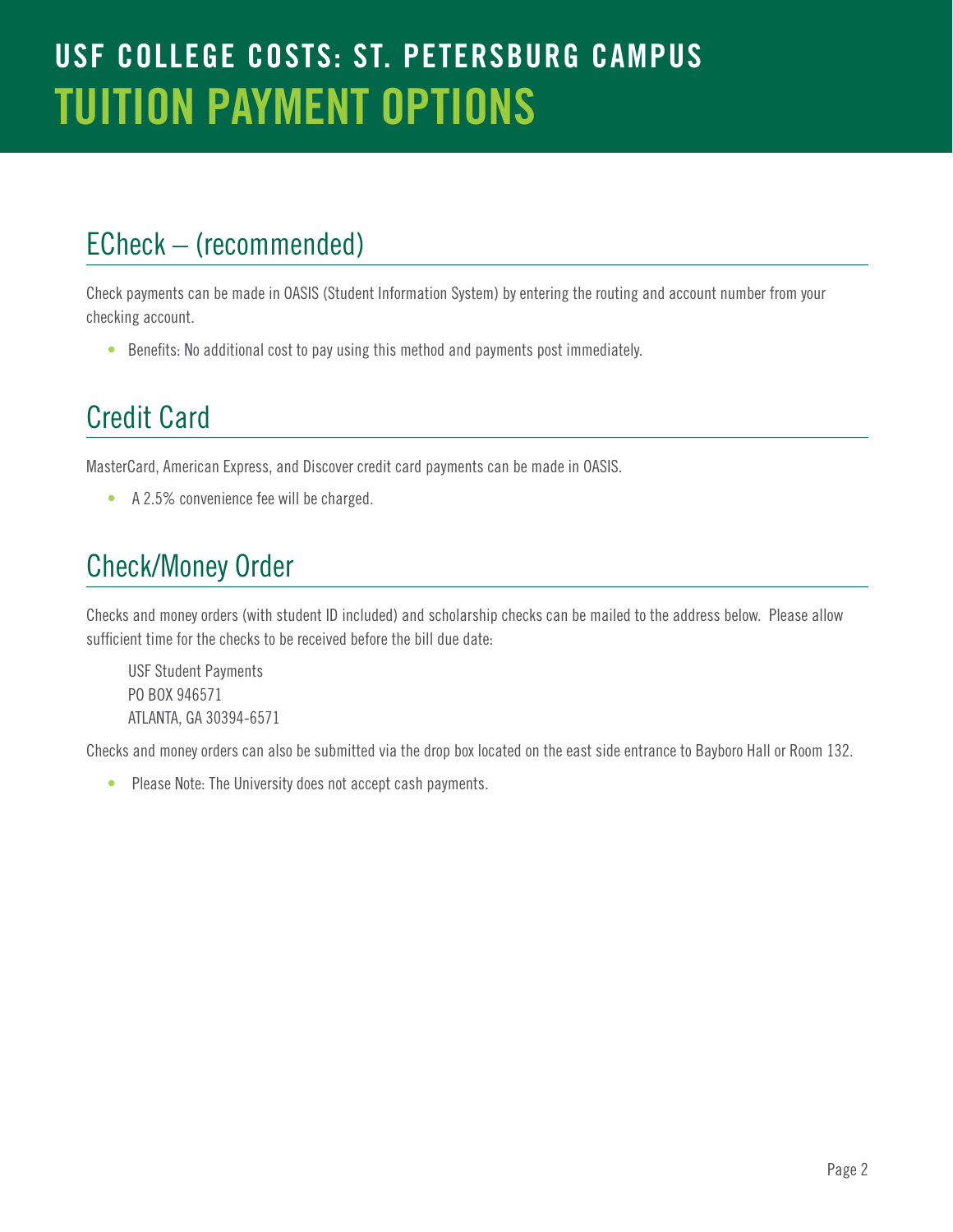## USF COLLEGE COSTS: ST. PETERSBURG CAMPUS FALL 2022 AND SPRING 2023

## Housing

| <b>HALL RATES</b><br><b>FALL/SPRING 2022-2023</b>          | <b>ROOM TYPE COST</b><br>(PER SEMESTER) |
|------------------------------------------------------------|-----------------------------------------|
| Ibis Hall (USC) 2-person double suite                      | \$4,505.00                              |
| Osprey Suites (OSP) 4-person double suite                  | \$4,505.00                              |
| Osprey Suites (OSP) 4-person single suite                  | \$4,671.00                              |
| Osprey Suites (OSP) 3-person single suite                  | \$4,671.00                              |
| Pelican Apartments (RHO)<br>4-person shared bedroom suite  | \$4,505.00                              |
| Pelican Apartments (RHO)<br>4-person private bedroom suite | \$4,671.00                              |

*All related fees are due at the end of the first week of each semester. Note that our rental rates include all utilities (i.e water, sewer, electric) and internet.* 

Fall Move-In: By appointment only during the week of August 15. Appointment sign-ups will be available in the housing portal.

Term Dates: August 17 – December 9, 2022 and January 6 – May 5, 2023

## Meal Plans

| <b>FALL 2022/SPRING 2023</b>                                                                           | COST<br>(PER<br><b>SEMESTER)</b> |
|--------------------------------------------------------------------------------------------------------|----------------------------------|
| Open Access *Best Value                                                                                |                                  |
| - Unlimited meals for the entire semester<br>- \$200 Dining Dollars to use at all USF Dining locations | \$2,120.00                       |
| - 8 Guest Meals per semester                                                                           |                                  |
| <b>Any 15</b>                                                                                          |                                  |
| -15 meal swipes per week, resets every Thursday                                                        | \$2,020.00                       |
| - \$300 Dining Dollars to use at any retail location                                                   |                                  |
| <b>BullBlock 175</b>                                                                                   |                                  |
| -175 meal swipes per semester                                                                          | \$1,800.00                       |
| - \$300 Dining Dollars to use at any retail location                                                   |                                  |
| - Perfect plan when dining 2-3 times/day                                                               |                                  |
| <b>Dining Dollars</b>                                                                                  |                                  |
| Dining Dollars are like a gift card for food on campus. When you purchase                              |                                  |

a Dining Dollar-only option, you receive a 10% bonus in increments of \$100. You can add Dining Dollars to your meal plan anytime throughout the semester.

#### Commuter Meal Plan Options

| <b>FALL 2022/SPRING 2023</b>                     | COST<br>(PER SEMESTER) |
|--------------------------------------------------|------------------------|
| Bull Block 60<br>60 Meals & \$350 Dining Dollars | \$880.00               |
| Bull Block 32<br>32 Meals & \$300 Dining Dollars | \$600.00               |

\* No sales tax on all meal plans

*Prices are based on 2021-2022 academic year and are subject to change. Due at the end of the first week of each semester.*

## Parking

| <b>PERMIT TYPE</b>         | <b>DURATION</b> | <b>COST</b> |
|----------------------------|-----------------|-------------|
| Residential Student        | Annual          | \$232.00    |
| <b>Residential Student</b> | Semester        | \$118.00    |
| <b>Commuter Student</b>    | Annual          | \$173.00    |
| <b>Commuter Student</b>    | Semester        | \$88.00     |
| <b>Commuter Student</b>    | Monthly         | \$49.00     |
| <b>Commuter Student</b>    | Daily           | \$5.00      |
| Motorcycle                 | Annual          | \$58.00     |

### Bookstore

Budget between \$300 and \$750 for books and required materials. Prices vary based on purchase or rental options.

Rent: This option cuts anywhere from 50% to 80% off of the list price of the book.

Purchase: Non-rentable books may be purchased.

Digital: Electronic PDF version of text; saves up to 60%.

USF Access: Materials included in tuition.

Reserve: USF Libraries provide access to millions of course readings in the form of print books, as well as electronic resources such as e-journal articles and e-books that can be accessed online.

Depending on the students' courses, prices can be considerably different. Students can go to the St. Petersburg campus Bookstore website (**[usfspshop.com](http://usfspshop.com)**) to see all pricing options.

*All Residents are required to purchase a meal plan.*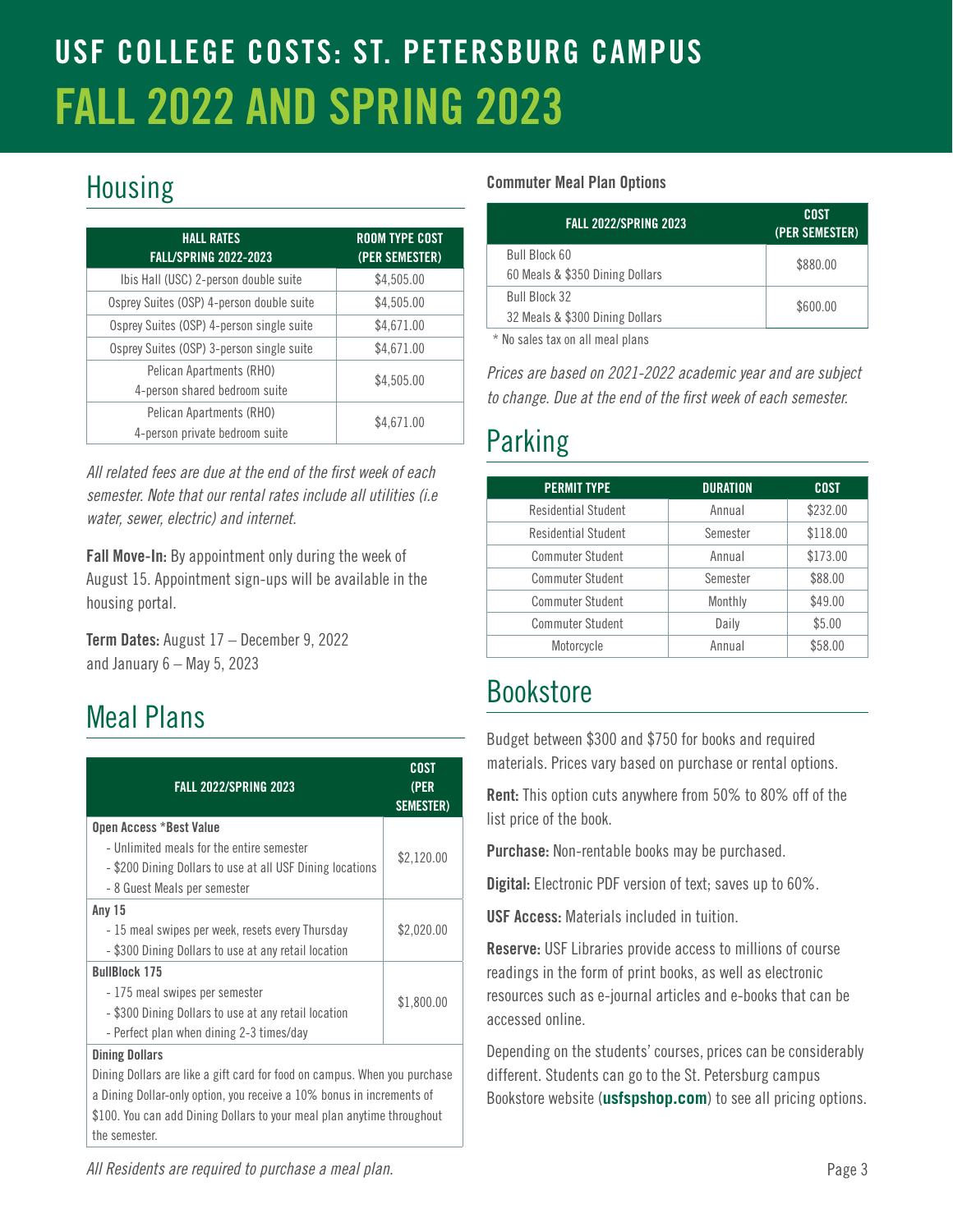## USF COLLEGE COSTS: ST. PETERSBURG CAMPUS SUMMER 2022

### Housing **Parking**

| <b>HALL RATES</b><br><b>SUMMER B 2022</b>                                   | ROOM TYPE COST<br>(PER SEMESTER) |
|-----------------------------------------------------------------------------|----------------------------------|
| Osprey Suites (OSP) or Pelican Apartments<br>(RHO) 4-person private bedroom | \$1.777.46                       |
| Osprey Suites (OSP) 4-person double suite                                   | \$1.714.29                       |

*All related fees are due at the end of the first week of the Summer B term. Note that our rental rates include all utilities (i.e water, sewer, electric) and internet.* 

Summer Move-In: June 24, 2022 (9 a.m. - 4 p.m.)

Term Dates: June 24 - August 6, 2022

#### Meal Plans

| <b>SUMMER 2022</b>     | <b>COST (PER SEMESTER)</b>                       |
|------------------------|--------------------------------------------------|
| Summer B Open Access   | \$1,075.00<br>(Includes \$200 in Dining Dollars) |
| Summer B Bull Block 75 | \$919.00<br>(Includes \$200 Dining Dollars)      |

*All Residents are required to purchase a meal plan. Prices are based on 2021-2022 academic year and are subject to change. Due at the end of the first week of each semester.*

| <b>PERMIT TYPE</b>                    | <b>DURATION</b> | COST    |
|---------------------------------------|-----------------|---------|
| Residential Student                   | Semester        | \$96.30 |
| <b>Commuter Student</b>               | Semester        | \$60.00 |
| $*1.$ $$ cheap and after $$ $1.$ 0000 |                 |         |

\*If purchased after June 1, 2022.

## Bookstore

Budget between \$300 and \$750 for books and required materials. Prices vary based on purchase or rental options.

Rent: This option cuts anywhere from 50% to 80% off of the list price of the book.

Purchase: Nonrentable books may be purchased.

Digital: Electronic PDF version of text; saves up to 60% off.

USF Access: Materials included in tuition.

Reserve: USF Libraries provide access to millions of course readings in the form of print books, as well as electronic resources such as e-journal articles and e-books that can be accessed online.

Depending on the students' courses, prices can be considerably different. Students can go to the St. Petersburg campus Bookstore website ([usfspshop.com](http://usfspshop.com)) to see all pricing options.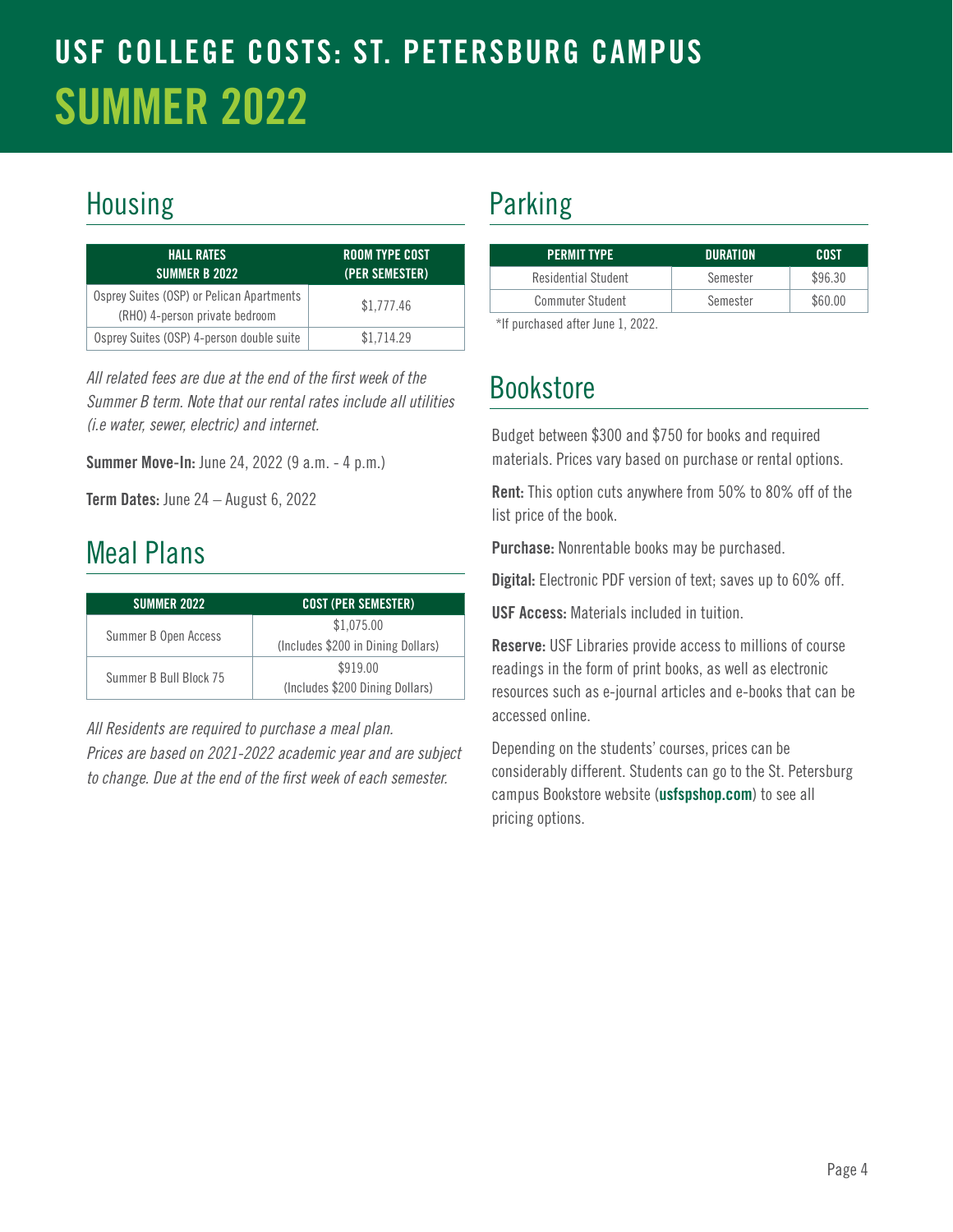## USF COLLEGE COSTS: ST. PETERSBURG CAMPUS FLORIDA PREPAID COLLEGE PLAN

The Florida Prepaid College Plan (FLPP) is a program that allows families to prepay for their child's education at a guaranteed fixed rate. It is guaranteed by the State of Florida. This program began in 1988 and is the largest prepaid tuition plan in the country.

#### How does University of South Florida bill my Florida Prepaid?

USF downloads a file from FLPP and we automatically bill for all FLPP students who are enrolled for fall, spring and/or summer terms for the maximum amount allowed. YOU DO NOT NEED TO BRING, FAX OR MAIL YOUR CARD TO THE CASHIER'S OFFICE TO ACTIVATE YOUR ACCOUNT.

#### What is covered?

The credit hour cost comprises several fees in addition to tuition. The "state fees" (or tuition) portion of the credit hour is covered by FLPP. Local fees are covered if you purchased that feature, and the differential fee is waived if you contracted your plan before January 31, 2007. The differential could also be covered by FLPP if your plan is newer than that and you also purchased the differential fee feature.

| <b>COST PER CREDIT HOUR</b> | TUITION FEE PLAN | TUIT<br>IITION AND LOCAL FEES'               | RENTIAL<br>DIFF |
|-----------------------------|------------------|----------------------------------------------|-----------------|
| \$209.69                    | \$117.08         | $F \wedge L$<br><b>¢152</b><br>hh<br>ATAA'AA | \$46.88         |

*\*Approximately \$153.56 per credit hour. For the exact amount, please refer to the FLPP payment worksheet.*

| EXAMPLE: Tuition Fee Plan purchased prior to Jan. 31, 2007                                                   |  |
|--------------------------------------------------------------------------------------------------------------|--|
| COST PER CREDIT HOUR - TUITION FEE PLAN - DIFFERENTIAL = LOCAL FEES<br>$$209.69 - $117.08 - $46.88 = $45.73$ |  |
| In this example, you would pay \$45.73 in out-of-pocket local fees per credit hour.                          |  |

#### What is not covered?

Tuition Plans - Students are responsible for the following fees: activities and services, athletic, health, transportation, facilities, technology, green energy, and flat fees or any additional course fees i.e. lab, distance learning, repeat course fees, etc.

Local Fee Plan - Does not cover the Technology and Green Energy fees or any additional course fees (i.e. lab, distance learning, etc.).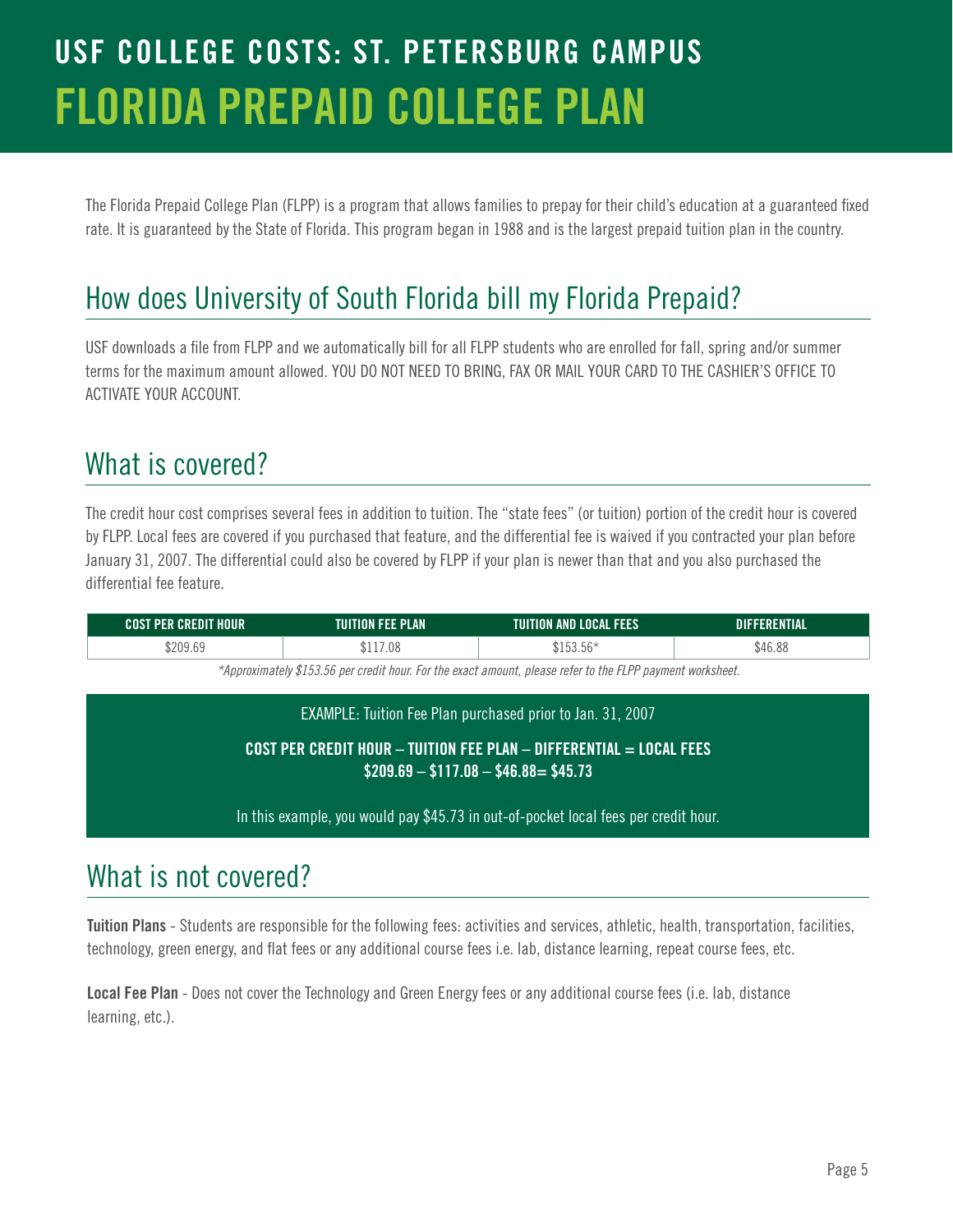## USF COLLEGE COSTS: ST. PETERSBURG CAMPUS FLORIDA PREPAID COLLEGE PLAN

#### AMOUNT COVERED BY FLORIDA PREPAID PER CREDIT HOUR

| <b>HOURS</b>   | <b>TUITION FEE PLAN</b> | <b>TUITION AND LOCAL</b><br><b>FEES PLANS</b> | <b>TUITION AND</b><br><b>DIFFERENTIAL PLANS</b> | TUITION, LOCAL AND<br><b>DIFFERENTIAL PLANS</b> |
|----------------|-------------------------|-----------------------------------------------|-------------------------------------------------|-------------------------------------------------|
| 1              | \$117.08                | \$153.56                                      | \$163.96                                        | \$200.44                                        |
| $\overline{2}$ | \$234.16                | \$324.12                                      | \$327.92                                        | \$417.88                                        |
| 3              | \$351.24                | \$477.68                                      | \$491.88                                        | \$618.32                                        |
| 4              | \$468.32                | \$631.24                                      | \$655.84                                        | \$818.76                                        |
| 5              | \$585.40                | \$784.80                                      | \$819.80                                        | \$1,019.20                                      |
| 6              | \$702.48                | \$938.36                                      | \$983.76                                        | \$1,219.64                                      |
| $\overline{7}$ | \$819.56                | \$1,091.92                                    | \$1,147.72                                      | \$1,420.08                                      |
| 8              | \$936.64                | \$1,245.48                                    | \$1,311.68                                      | \$1,620.52                                      |
| $\mathsf g$    | \$1,053.72              | \$1,399.04                                    | \$1,475.64                                      | \$1,820.96                                      |
| 10             | \$1,170.80              | \$1,552.60                                    | \$1,639.60                                      | \$2,021.40                                      |
| 11             | \$1,287.88              | \$1,706.16                                    | \$1,803.56                                      | \$2,221.84                                      |
| 12             | \$1,404.96              | \$1,859.72                                    | \$1,967.52                                      | \$2,422.28                                      |
| 13             | \$1,522.04              | \$2,013.28                                    | \$2,131.48                                      | \$2,622.72                                      |
| 14             | \$1,639.12              | \$2,166.84                                    | \$2,295.44                                      | \$2,823.16                                      |
| 15             | \$1,756.20              | \$2,320.40                                    | \$2,459.40                                      | \$3,023.60                                      |
| 16             | \$1,873.28              | \$2,473.96                                    | \$2,623.36                                      | \$3,224.04                                      |
| 17             | \$1990.36               | \$2,627.52                                    | \$2,787.32                                      | \$3,424.48                                      |
| 18             | \$2,107.44              | \$2,781.08                                    | \$2,951.28                                      | \$3,624.92                                      |

*Subject to change in school year Fall 2022-Summer 2023*

#### FOR QUESTIONS CONCERNING USF PROCEDURES OR YOUR STUDENT ACCOUNT, CONTACT OUR CUSTOMER SERVICE DEPARTMENT:

Student Financial Services – SVC 1039 Email: [SFShelp@usf.edu](mailto:SFShelp@usf.edu) | Phone: 813-974-6056 | Fax: 813-974-6077

St. Petersburg campus Student Financial Services – BAY 132 Email: [stp-cashier@usf.edu](mailto:stp-cashier%40usf.edu?subject=) | Phone: 727-873-4107 | Fax: 727-873-4675

\*Once a student is enrolled in classes, FLPP will sync with the student account. You will be able to see FLPP pending in OASIS under Student > Tuition and Fees > View Account by Term (includes FLPP Memo items). FLPP pays to the student account the third or fourth week of the term. Having FLPP will grant students an extension to the deferment date to pay in full. There is no FLPP Plan that covers 100% of the registration charges.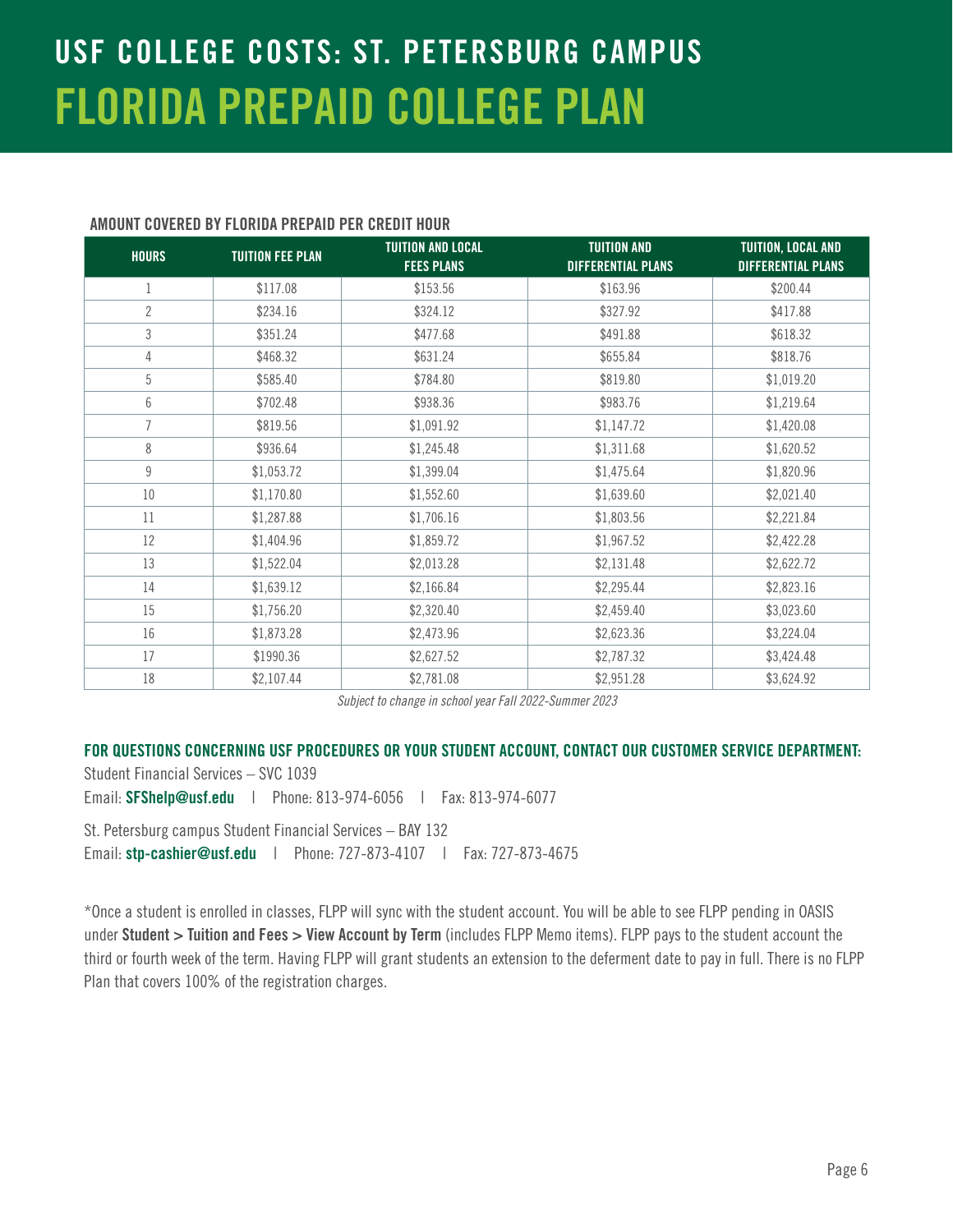# USF COLLEGE COSTS: ST. PETERSBURG CAMPUS Deferment and Bookstore Advance Purchase Program (BAPP) Information

Tuition payments are due at the end of the first week of every semester for students who have not been given a deferment for one of the following reasons:

- Financial Aid or Bright Futures/Scholarship Deferment
- Veteran's Deferment
- Students with billed FLPP tuition plans

Deferments postpone the payment deadline. For financial aid/Bright Futures students, financial aid is applied to the charges on the student account on the sixth day of the semester in the following order: tuition, fees, housing, meal plans, and books. You are still responsible for any charges on the student account after financial aid has been disbursed.

Two weeks PRIOR TO the beginning of each semester, we encourage all students to log into OASIS, select the Financial Aid tab, then "My Requirements, Bookstore Authorizations and Deferments" to see which types of deferments they have received. Select the appropriate aid year (2021-2022 for summer and 2022-2023 for fall and spring) to see if a deferment has been provided.

| <b>SEMESTER</b> | <b>PAYMENT DEADLINE</b> | <b>FINANCIAL AID DEFERMENT PAYMENT DEADLINE</b> |
|-----------------|-------------------------|-------------------------------------------------|
| Summer 2022     | July 2, 2022            | TBD                                             |
| Fall 2022       | August 26, 2022         | TBD                                             |
| Spring 2023     | January 13, 2023        | TBD                                             |

### Financial Aid Deferments

A Financial Aid Deferment is automatically given if:

- FAFSA is on file with the school prior to the first week of classes (2021-22 for summer and 2022-23 for fall and spring).
- The student enrolls at least half-time (6 credit hours).
- The student is earning "Good" Satisfactory Academic Progress.

### Bookstore Advance Purchase Program (BAPP)

The BAPP allows a student to "charge" books and supplies at any USF branch bookstore, against incoming financial aid. In order to qualify for a BAPP, a student would need to have at least an extra \$100 in financial aid above the total charges listed in the OASIS account. Check OASIS under "My Requirements, Bookstore Authorizations and Deferments" every semester to see if a BAPP is posted. An email notifying the student of BAPP eligibility will also be sent each semester.

• If eligible, your student would "charge" his or her books using their USF student ID. The bookstore charges then would be added to the student account. When financial aid comes in, it will pay for tuition, fees, housing, meal plans, and bookstore charges.